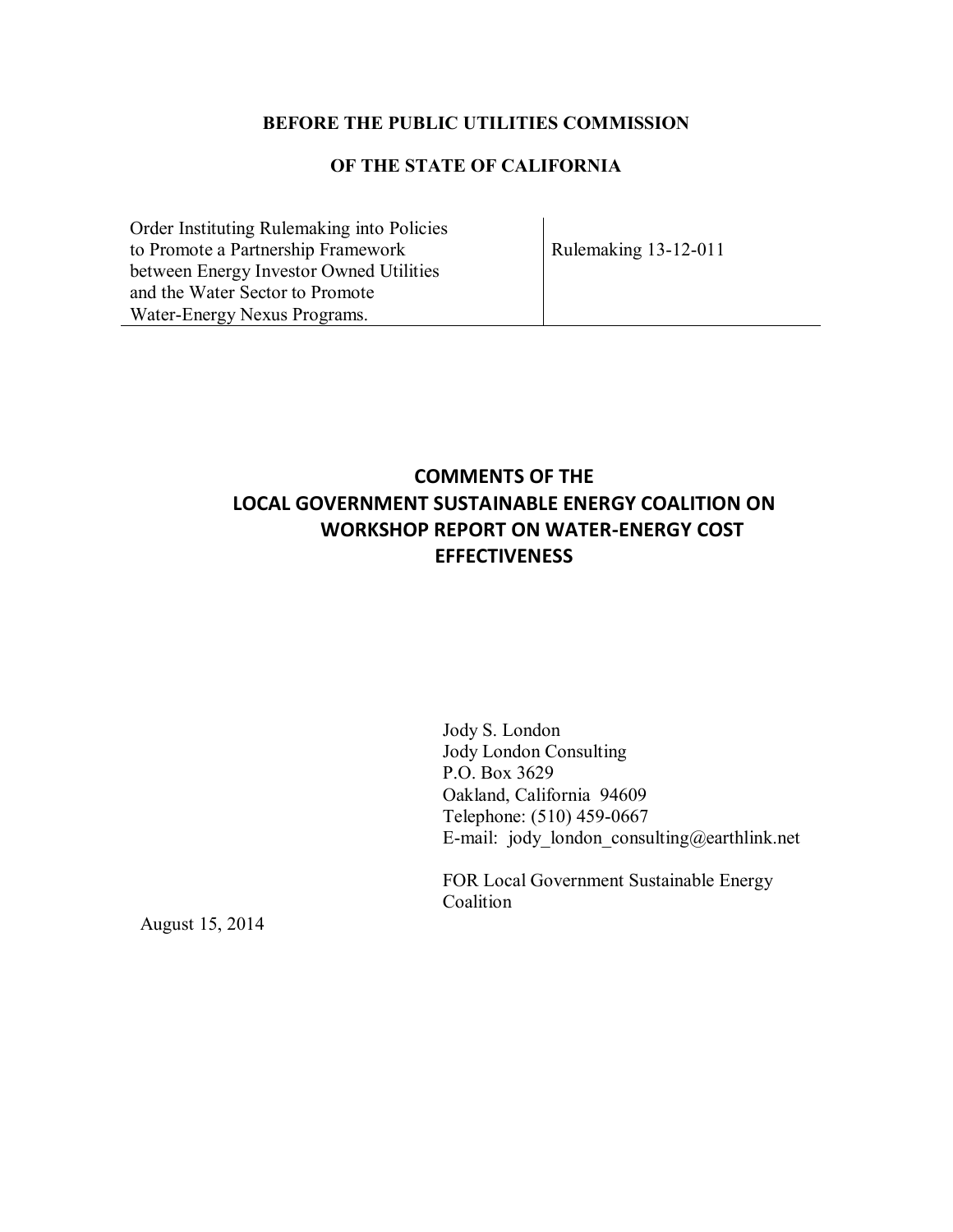In accordance with the Rules of Practice and Procedure of the California Public Utilities Commission's ("Commission") and the July 18 Ruling of ALJ Edmister, the Local Government Sustainable Energy Coalition ("LGSEC")<sup>1</sup> offers these comments on the Workshop Report attached to the Ruling ("Report"). The LGSEC thanks the Commission for taking on this important and timely subject.

On August 13, the Commission sponsored an *en banc* hearing in this docket to examine actions that should be taken to address the ongoing drought. The panelists included speakers from a number of state and federal agencies. The LGSEC applauds the Commission for bringing these agencies together to think about a coordinated response to the drought, and hopefully to realizing solutions that use all of California's resources more efficiently. It is only through a coordinated response that we will develop solutions that cross the boundaries in place through long-established bureaucratic structures.

The Report is focused almost entirely on the electricity sector. While this is understandable because it is being prepared under the direction of the Public Utilities Commission, it is not adequate. The Commission must broaden its approach to costeffectiveness when considering this suite of programs. Energy-water programs deliver multiple benefits, among them: water savings, energy savings, reductions in the emissions of greenhouse gases, reduced wastewater discharge, and reduced natural gas use. Costs should be shared between programs that are targeted at these multiple benefits and evaluated in view of their total benefit, not solely their electric power savings.

 $\overline{a}$ 

<sup>&</sup>lt;sup>1</sup> Across California, cities, counties, associations and councils of government, special districts, and nonprofit organizations that support government entities are members of the LGSEC. Each of these organizations may have different views on elements of these comments, which were approved by the LGSEC's Board.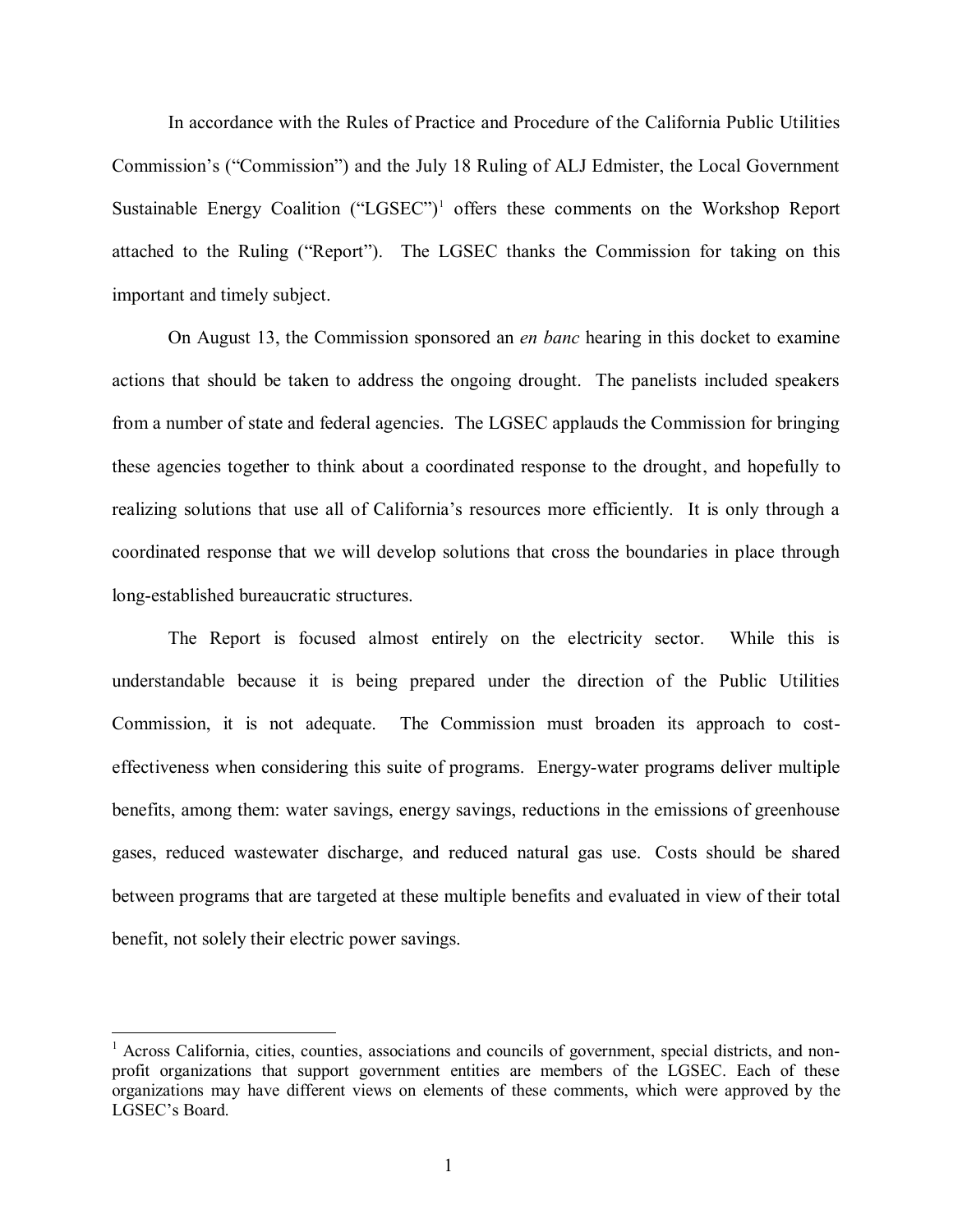The report identifies potential options for evaluating the performance of energy-water programs. This is certainly important. And given the crisis engendered by the ongoing drought, it is not enough. While meaningful performance measures are important and needed, they cannot be the sole focus of this proceeding. It is important to identify the types of energy-water programs that should be developed for future funding. Time is of the essence.

The Commission should further consider an evaluation of existing programs and the relationship of cross technology program design, market awareness, and potential integration. Specifically, we believe there are opportunities to better coordinate solar thermal and energy efficiency programs. Contemporary water heating systems being replaced through energy efficiency programs, with incentives, compete with solar thermal applications in other programs. The customer should be indifferent to the program used, as long as the water hearing system is replaced.

The Commission should be mindful that most of the electric power use and all of the natural gas use associated with water occurs on the customer side of the meter. The UC Davis Center for Water-Energy Efficiency found that more than 70% of water-related electric power use goes for end-user, after-the-meter purposes. For CPUC purposes, this would be 70% of the oft-quoted 19% of water utilities regulated by the CPUC. A meaningful CPUC energy-water program must address end-user energy use.

The Commission should be thinking ahead to the type of programs that will best address climate change impacts and the drought. In this context, integrated energy-water programs make the most sense. The Commission should develop or participate in the development of integrated, third-party programs that pool funding from the energy, water, wastewater, and natural gas industries and develop integrated energy-water programs that provide benefits in all sectors and

2